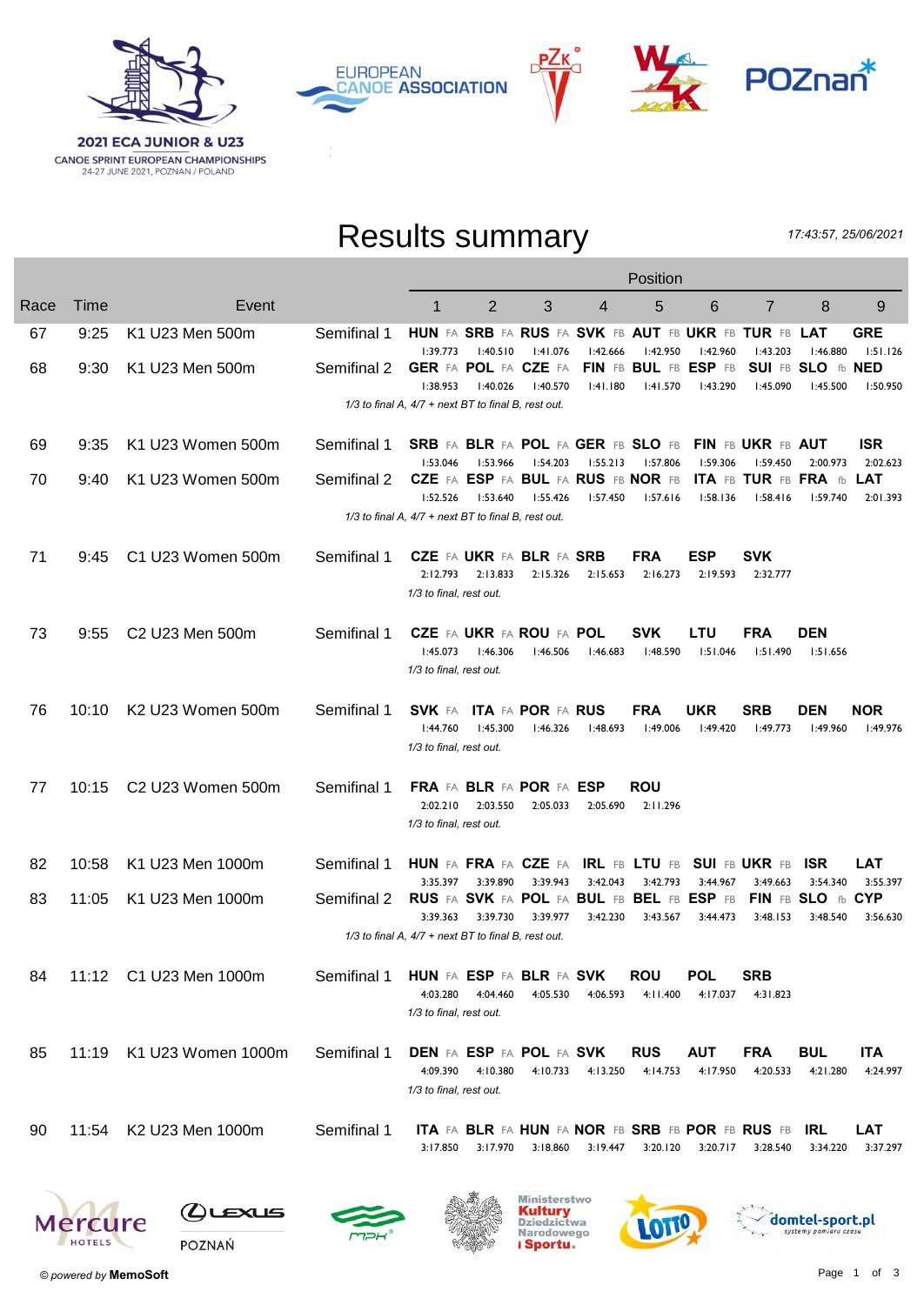

**EUROPEAN CANOE ASSOCIATION** 



## Results summary

РΖк

17:43:57, 25/06/2021

|      |       |                                          |                                                                | Position                                                |                                                                          |                  |                  |                        |                        |                                                         |                        |                                |  |
|------|-------|------------------------------------------|----------------------------------------------------------------|---------------------------------------------------------|--------------------------------------------------------------------------|------------------|------------------|------------------------|------------------------|---------------------------------------------------------|------------------------|--------------------------------|--|
| Race | Time  | Event                                    |                                                                | 1                                                       | $\overline{2}$                                                           | 3                | 4                | 5                      | 6                      | $\overline{7}$                                          | 8                      | 9                              |  |
| 91   | 12:01 | K2 U23 Men 1000m                         | Semifinal 2                                                    | 3:18.333                                                | POL FA UKR FA FRA FA ESP FB SVK FB DEN FB AUT FB TUR fb<br>3:19.587      | 3:19.837         | 3:21.200         | 3:21.297               | 3:22.067               | 3:28.457                                                | 3:32.450               | <b>FIN</b><br>3:40.593         |  |
|      |       |                                          |                                                                | $1/3$ to final A, $4/7$ + next BT to final B, rest out. |                                                                          |                  |                  |                        |                        |                                                         |                        |                                |  |
| 92   | 12:08 | C <sub>2</sub> U <sub>23</sub> Men 1000m | Semifinal 1                                                    | 3:42.933<br>1/3 to final, rest out.                     | <b>BLR FA CZE FA ROU FA DEN</b><br>3:44.453                              | 3:47.870         | 3:48.657         | <b>LTU</b><br>3:52.563 | <b>FRA</b><br>3:52.880 | POL<br>4:11.553                                         |                        |                                |  |
| 94   | 14:35 | K4 U23 Women 500m                        | Semifinal 1                                                    | 1:36.346<br>1/3 to final, rest out.                     | RUS FA ROU FA UKR FA POR<br>l:36.740                                     | 1:38.433         | 1:39.206         | <b>DEN</b><br>1:39.800 | <b>ITA</b><br>1:40.026 |                                                         |                        |                                |  |
| 96   | 14:45 | K4 U23 Men 500m                          | Semifinal 1                                                    | 1:23.243<br>1/3 to final, rest out.                     | FRA FA ITA FA SRB FA NOR<br>1:23.256                                     | 1:23.653         | 1:24.563         | <b>HUN</b><br>1:24.653 | <b>GER</b><br>1:24.833 | <b>POR</b><br>1:25.203                                  | <b>DEN</b><br>1:26.250 | <b>SVK</b><br>1:27.303         |  |
| 107  | 16:20 | C1 U23 Women 200m                        | Heat 1                                                         | 47.663                                                  | GEO FA POL FA CRO FA CZE SF BLR SF GER SF ESP SF FRA sf<br>48.066        | 48.090           | 49.313           | 49.550                 | 49.873                 | 49.940                                                  | 53.590                 |                                |  |
| 108  | 16:25 | C1 U23 Women 200m                        | Heat 2                                                         | 47.856                                                  | HUN FA RUS FA MDA FA UKR SF SRB SF LTU SF POR SF SVK<br>48.093           | 48.700           | 49.583           | 50.233                 | 50.536                 | 50.580                                                  | 55.286                 |                                |  |
|      |       |                                          | $1/3$ direct to final, $4/7$ + next BT to semifinal, rest out. |                                                         |                                                                          |                  |                  |                        |                        |                                                         |                        |                                |  |
| 109  | 16:30 | C1 U23 Men 200m                          | Heat 1                                                         |                                                         | <b>ESP FA POL FA CZE FA ITA SF UKR SF DEN SF GEO SF SVK sf POR</b>       |                  |                  |                        |                        |                                                         |                        |                                |  |
| 110  | 16:35 | C1 U23 Men 200m                          | Heat 2                                                         | 39.106<br>40.263                                        | 40.186<br>GER FA BLR FA LAT FA RUS SF HUN SF LTU SF EST SF SRB<br>40.610 | 40.366<br>40.643 | 40.653<br>40.943 | 41.076<br>42.010       | 41.473<br>43.113       | 41.890<br>43.470                                        | 42.170<br>45.136       | 42.406<br><b>ROU</b><br>45.200 |  |
|      |       |                                          | $1/3$ direct to final, $4/7$ + next BT to semifinal, rest out. |                                                         |                                                                          |                  |                  |                        |                        |                                                         |                        |                                |  |
| 111  | 16:40 | K1 U23 Women 200m                        | Heat 1                                                         |                                                         | ITA FA DEN SF ESP SF SLO SF FRA SF TUR SF                                |                  |                  |                        |                        | <b>ISR SF SRB</b>                                       |                        |                                |  |
| 112  | 16:45 | K1 U23 Women 200m                        | Heat 2                                                         | 41.500<br>40.423                                        | 41.900<br>HUN FA POL SF SVK SF GER SF RUS SF CZE SF NOR SF<br>41.510     | 41.930<br>41.876 | 42.983<br>42.123 | 43.920<br>42.146       | 44.110<br>42.506       | 44.543<br>42.840                                        | <b>DNS</b>             |                                |  |
| 113  | 16:50 | K1 U23 Women 200m                        | Heat 3                                                         | 41.440                                                  | <b>BLR FA POR SF BUL SF LTU SF UKR SF</b><br>41.990                      | 42.463           | 42.750           | 42.860                 | 43.066                 | FIN SF LAT SF<br>45.916                                 |                        |                                |  |
|      |       |                                          |                                                                | 1st to final A, 2/7 to semifinal, rest out.             |                                                                          |                  |                  |                        |                        |                                                         |                        |                                |  |
| 114  | 16:55 | K1 U23 Men 200m                          | Heat 1                                                         | 35.403                                                  | GER FA FRA SF UKR SF POR SF TUR SF HUN SF ISR SF<br>35.506               | 35.513           | 36.150           | 36.283                 | 36.626                 | 36.916                                                  |                        |                                |  |
| 115  | 17:00 | K1 U23 Men 200m                          | Heat 2                                                         | 35.380                                                  | <b>BUL FA RUS SF BLR SF LAT SF CZE SF</b><br>35.836                      | 36.113           | 36.350           | 36.696                 | 38.263                 | IRL SF SLO SF<br>38.266                                 |                        |                                |  |
| 116  | 17:05 | K1 U23 Men 200m                          | Heat 3                                                         | POL FA<br>35.306                                        | 35.963                                                                   | 36.166           | 37.296           | 37.913                 | 38.210                 | ITA SF SVK SF DEN SF ESP SF LTU SF CYP SF MKD<br>40.280 | 41.330                 |                                |  |
|      |       |                                          |                                                                |                                                         |                                                                          |                  |                  |                        |                        |                                                         |                        |                                |  |

1st to final A, 2/7 to semifinal, rest out.